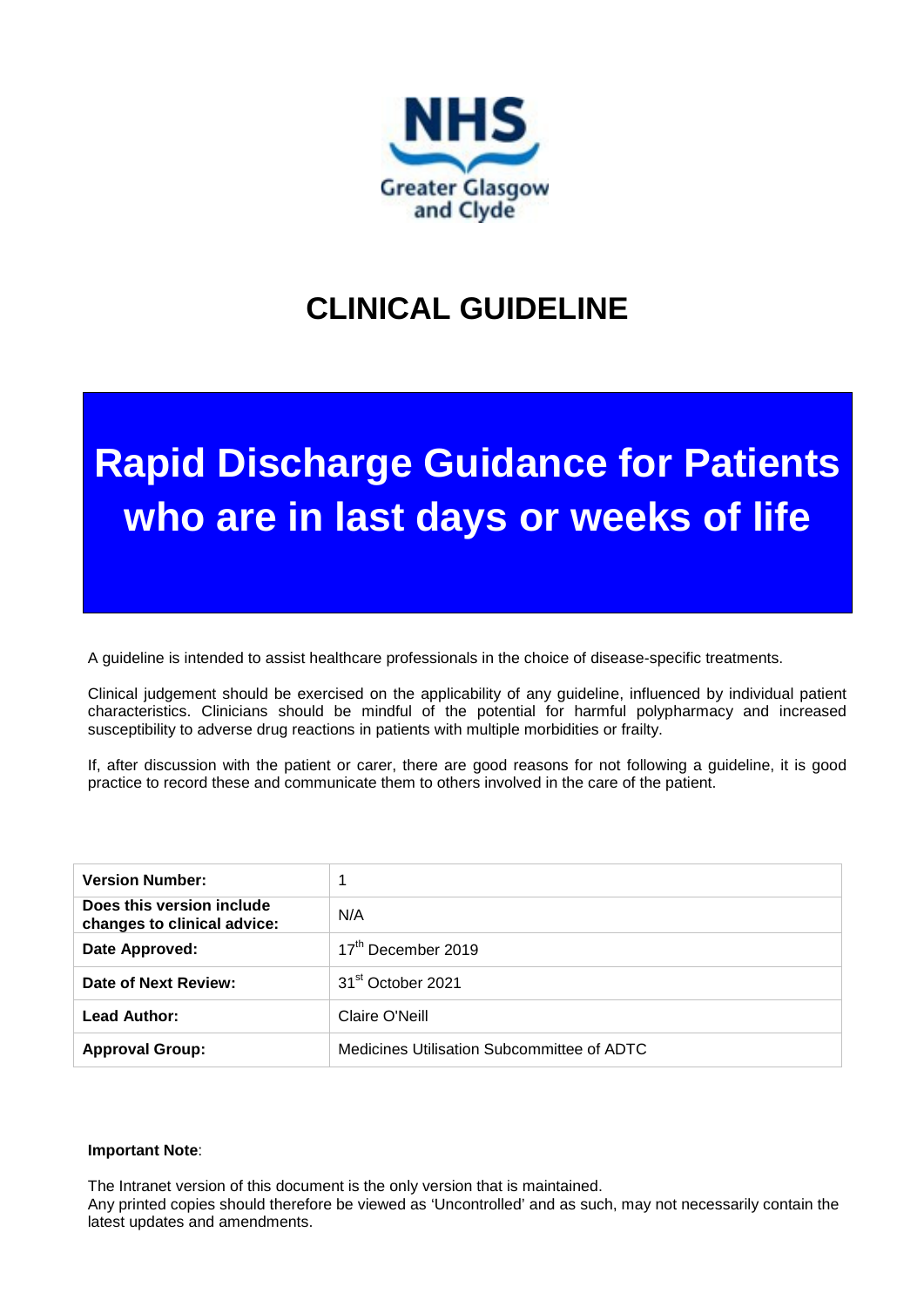### **Rapid Discharge Guidance for Patients who are in the Last Days or Week(s) of Life**



**Follow steps below to facilitate seamless discharge from Hospital, where possible within working hours**

#### **MEDICAL NURSING**

#### **Symptom Control**

- Rationalise medications.
- Prescribe anticipatory end of life medicines (see overleaf).
- Complete IDL prescription as soon as possible (minimum 5 day supply). Contact Pharmacy, highlight urgency and obtain advice if needed.
- Identify continued need for oxygen. If oxygen is required contact Respiratory or Palliative Medicine as soon as possible.

#### **Communication**

- Address any concerns patient, relative or friend may have regarding symptom management and comfort.
- Discuss with patient, relative or friend what will happen if staying at home becomes too difficult. Reassure that a further admission to either hospital or hospice can be explored. If hospice is the preferred place of care/death this will be dependent on bed availability. If hospital re-admission is required/desired the patient will need to go through Accident/ Emergency Department before being transferred to a ward.

#### **It is essential to speak with the GP**

- Provide medical handover on patient's clinical condition, estimated prognosis, symptom management plan, DNACPR status, potential for any palliative care emergencies, medication and recent ACP discussions.
- Ask GP to update KIS and commence Community Kardex.

#### **DNACPR**

- Ensure DNACPR form has been discussed with patient, relative or friend.
- Complete DNACPR form including instruction for ambulance crew on the back of the form. Send original form home with the patient.
- If the decision has been made not to send the form home with the patient the reason for this must be documented and communicated to GP/DN to allow them to record on KIS.
- [Further information including](http://www.palliativecareggc.org.uk/professional/dnacpr) **DNACPR Policy**

#### **Communication**

- Address any concerns patient, relative or friend may have regarding symptom management and comfort. Discuss what may happen if staying at home becomes too difficult. Reassure that a further admission to either hospital or hospice can be explored. If hospice is the preferred place of care/ death this will be dependent on bed availability. If hospital re-admission is required/ desired the patient will need to go through Accident/ Emergency Department before being transferred to a ward.
- Discuss with patient, relative or friend what may happen at home. It may help to provide the booklet "What Can Happen When Someone is Dying".
- Provide numbers for all relevant services in and out of hours.
- If any help/support is required with discharge contact discharge team/ hospital palliative care team.

#### **It is essential to speak with the District Nurse**

- Provide nursing handover on patient's clinical condition, estimated prognosis, symptom management plan, DNACPR status, potential for any palliative care emergencies, medication, recent ACP discussions, equipment requirements and 24 hour care needs of patient.
- Discuss with DN if Marie Curie Fast Track or equivalent referral has been made. Discuss with DN need for Marie Curie Managed Care (Overnight Nursing Service).
- Identify the relatives or friends who will be supporting the patient at home, and any support they may require.

#### **Transport**

- Request transport as soon as the potential date of discharge is known and explain that this is the last journey.
- Identify any accessibility issues and who will be travelling in the ambulance with the patient. Ensure patient, relative or friend are aware transfer onto a chair to get into the house may be required.
- Escalate any transport issues to Discharge Team/Ambulance Liaison (if available) or escalate to Senior Management Team if required.
- Show ambulance crew DNACPR form and send original form home with other documentation. Retain a photocopy, date and mark 2 lines across to identify this as a copy.

#### **Symptom Control - Immediately Prior to Discharge**

- Consider subcutaneous bolus of any of the anticipatory medication for the journey if needed.
- **If patient is on a Continuous Subcutaneous Infusion (CSCI):**
- Refill the syringe pump as near to discharge time as possible.
- Record the site of the Saf- T- Intima/line change on part 2 NHSGGC Discharge Letter/Transfer Plan.
- Send the original, fully completed pink CSCI chart home with patient. Retain a photocopy.
- Send home a jiffy envelope identifying where the pump has to be returned to. Ensure there is a ward/T34 pump hub record of serial number and pump destination.

#### **Reminder: Medical & Nursing**

Review patient's condition regularly and if deterioration is rapid consider discussing with patient, relative or friend remaining on the ward for the patient's last hours. Contact GP/DN if this occurs to cancel planned discharge.

#### **[Click Here for more detailed Guidance at End of Life for Health Care Professionals](https://www.palliativecareggc.org.uk/professional/eolc)**

|  | <b>Abbreviations:</b> ACP - Anticipatory Care Plan |
|--|----------------------------------------------------|
|  | <b>CSCI - Continuous Subcutaneous Infusion,</b>    |

- **KIS - Key Information Summary**
- **JIC - Just In Case**